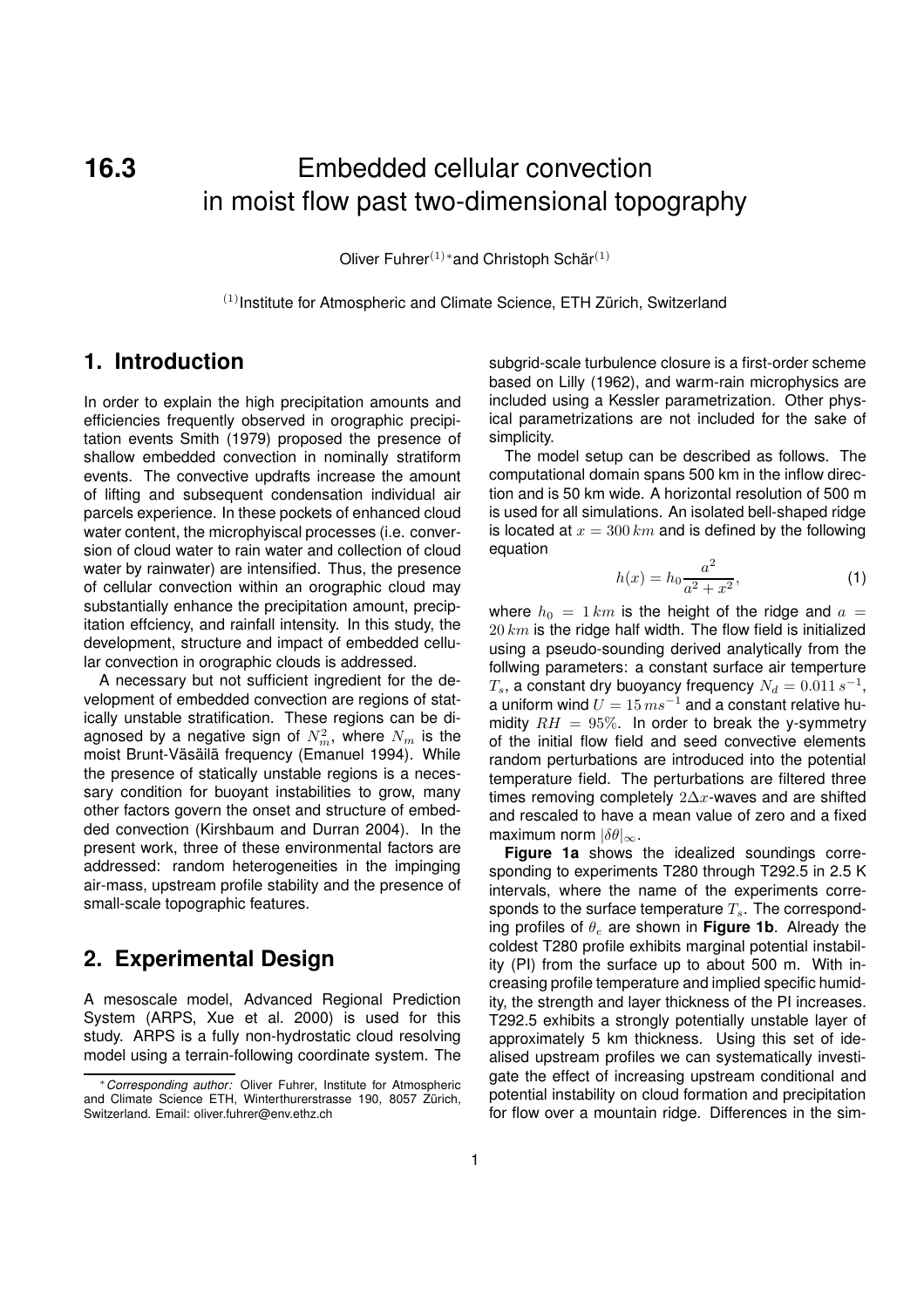

Figure 1: Idealized (a) p-skew-T profiles and (b)  $\theta_e$  profiles for increasing overall profile temperature. Shown are T280, T282.5, T285, T287.5, T290, T292.5 and T295 corresponding to the curves left to right respectively in both panels.

ulations' flow dynamics can be attributed to the effects of latent heating and microphysics feedback on the dynamics.

### **3. Results**

#### **a.** Towards Embedded Cellular Convection

Results from the coolest simulation T280 are shown in **Figure 2a**. The moist low-level air rises stably over the ridge and a quasi-stationary stratiform cap cloud develops directly over the ridge peak. The impinging airmasses easily surmount the topographic obstacle and no upstream blocking or flow reversal occurs. The simulation preserves the along-ridge translational symmetry of the experimental setup over the whole integration period.

The cloud water field for the next warmer simulation (T285) depicted in **Figure 2c**, give an indication of cellular perturbations within the orographic cloud. The strongest perturbations are located close to the cloud border in the lee of the ridge. However, the perturbations do not grow to fully developed convective cells. Perturbations in the vertical wind are on the order of 5 cm/s corresponding to 5% of the vertical velocities due to forced ascent over the ridge. Even though a 1 km deep region of unstable stratification  $(N_m^2\,<\,0)$  within the cap cloud is present, the growth rate of the buoyant instabilities is comparable to the advective timescale and thus, the buoyant instabilities do not have sufficient time to grow into convective updrafts.

Experiment T290 (see **Figure 2e**) shows a different flow regime. Horizontal cross-sections of  $q_c$  (Fig. 2c,d) show that wave-like perturbation on the upslope of the ridge quickly grow into fully developed convective updrafts well before the ridge top. The cloud pattern is clearly reminiscent of the open-cell circulations of mesoscale cellular convection (MCC), which is observed frequently in boundary layer convection for example during cold air outflows over the ocean (see Atkinson and Zhang (1996) for a review article). The open-cell type of convection is characterised by honeycomb shaped cells with downward motion and clear sky in the cell center, surrounded by cloud associeted with upward motion. The cell diameter can be estimated to around  $9 - 12 km$ . Maximum updraft velocities are 8 m/s and 12 m/s, respectively. Timeseries of  $|q_c|_{max}$ indicate that the convective updrafts contain pockets of increased cloud liquid water contents which are a factor of 2.1 larger than what could be achieved by simple forced stable ascent over the ridge. Updrafts are clearly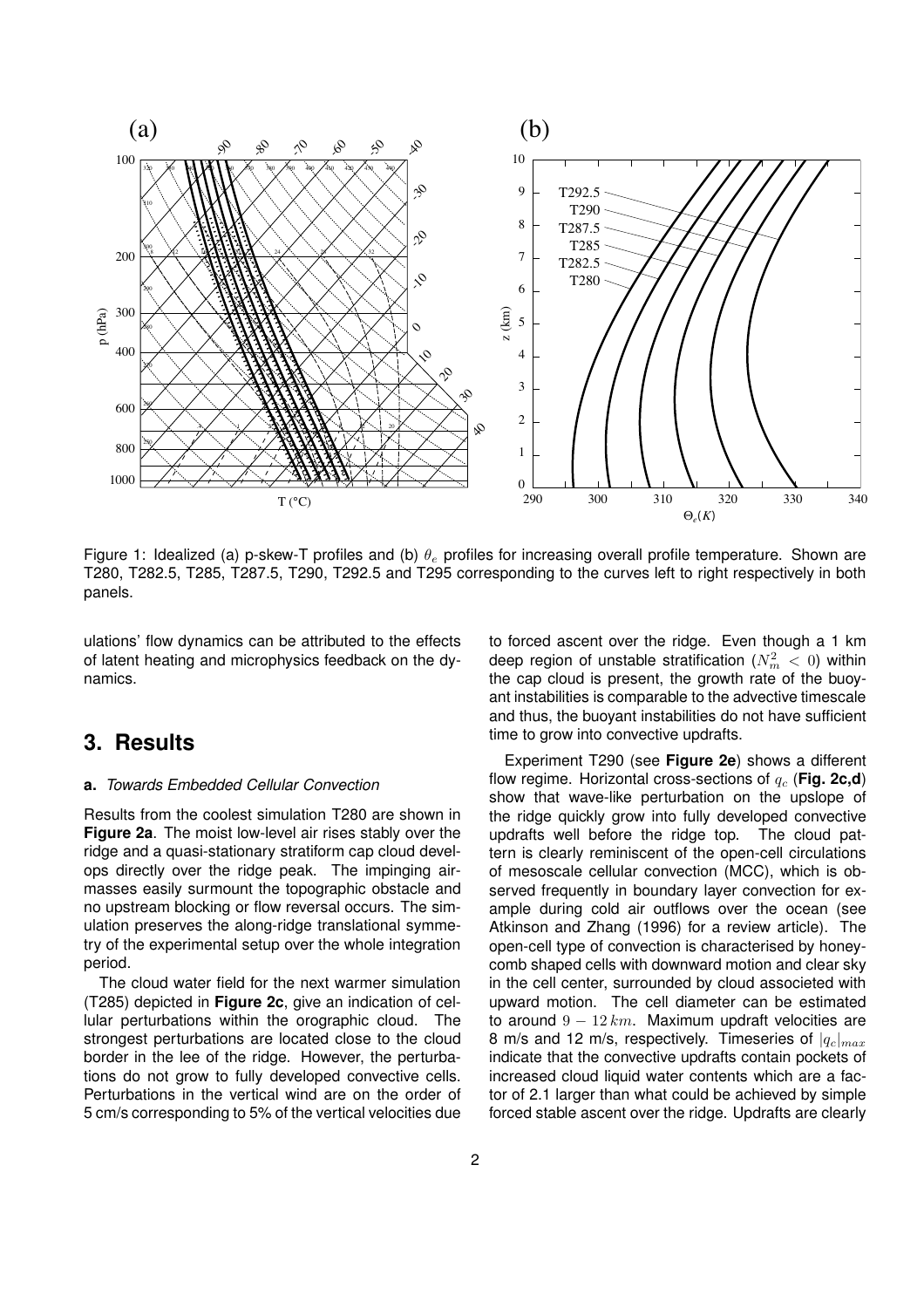

Figure 2: Left: comparison of simulations of increasing surface temperature  $T_s$ , namely (a) T280, (c) T285 and (e) T290 at  $t = 5 h$ . Shaded contours show  $q_c$  in g/kg at  $z = 1.5 km$ . Half height of topography is indicated by thick dashed lines. Right: comparison of simulations with increasing perturbation amplitude, namely (b)  $\delta\theta = 0.0002 K$ , (d)  $\delta\theta = 0.002 K$  and (f)  $\delta\theta = 0.2 K$ . Note that the simulation with  $\delta\theta = 0.02 K$  is shown in panel (e).

collocated with high  $q_c$  and surrounded by cloud free regions associated with compensating subsidence.

The domain averaged rain rates  $R_{steady}$  in quasisteady state and maximum observed rain rates  $R_{max}$ are listed in **Table 1**. The maximum rain rate of 0.63 mm/h is typical for light rain. For the T280 experiment precipitation is soley due to the forced ascent over the topographic barrier. Since no blocking or flow around occurrs for our particular experimental setup, maximum cloud liquid water concentrations are found close to the ridge peak. This maximum is collocated with a maximum in production of precipitable water (not shown).

 $R_{steady}$  and  $R_{max}$  increase slowly with increasing upstream profile temperature (cf. **Tab. 1**) from T280 to T287.5. This increase is consistent with the respective increase of total column water. The precipitation measures of T290 and T292.5 are drastically increased due to the convective dynamics. Maximum instantaneous rain rates peak at  $105 \, mm/h$  and  $185 \, mm/h$  for the two cases, respectively. This jump can only be explained by a more efficient depletion of the available water vapour due to the embedded cellular convection. There are some choices regarding its computation and we look at two measures. The first,  $PE_{dyn}$  is defined by the ratio of instantaneous precipitation to the condensation rate. Evaporation of condensed water is not accounted for. This efficiency measure takes into account the flow dynamics, since the dynamics directly determines the amount of condensation. The second,  $PE_{bulk}$ is motivated by a box argument. It is defined by the ratio of total precipitation in a control volume to the total water vapour which enters the control volume. In our case we consider the whole domain as our control volume. Values of  $PE_{dur}$  and  $PE_{bulk}$  are listed in Table 1. Both measures show a jump in efficiency from T287.5 to T290. The increase is somewhat less pronounced for  $PE_{bulk}$  since only a fraction of the incoming water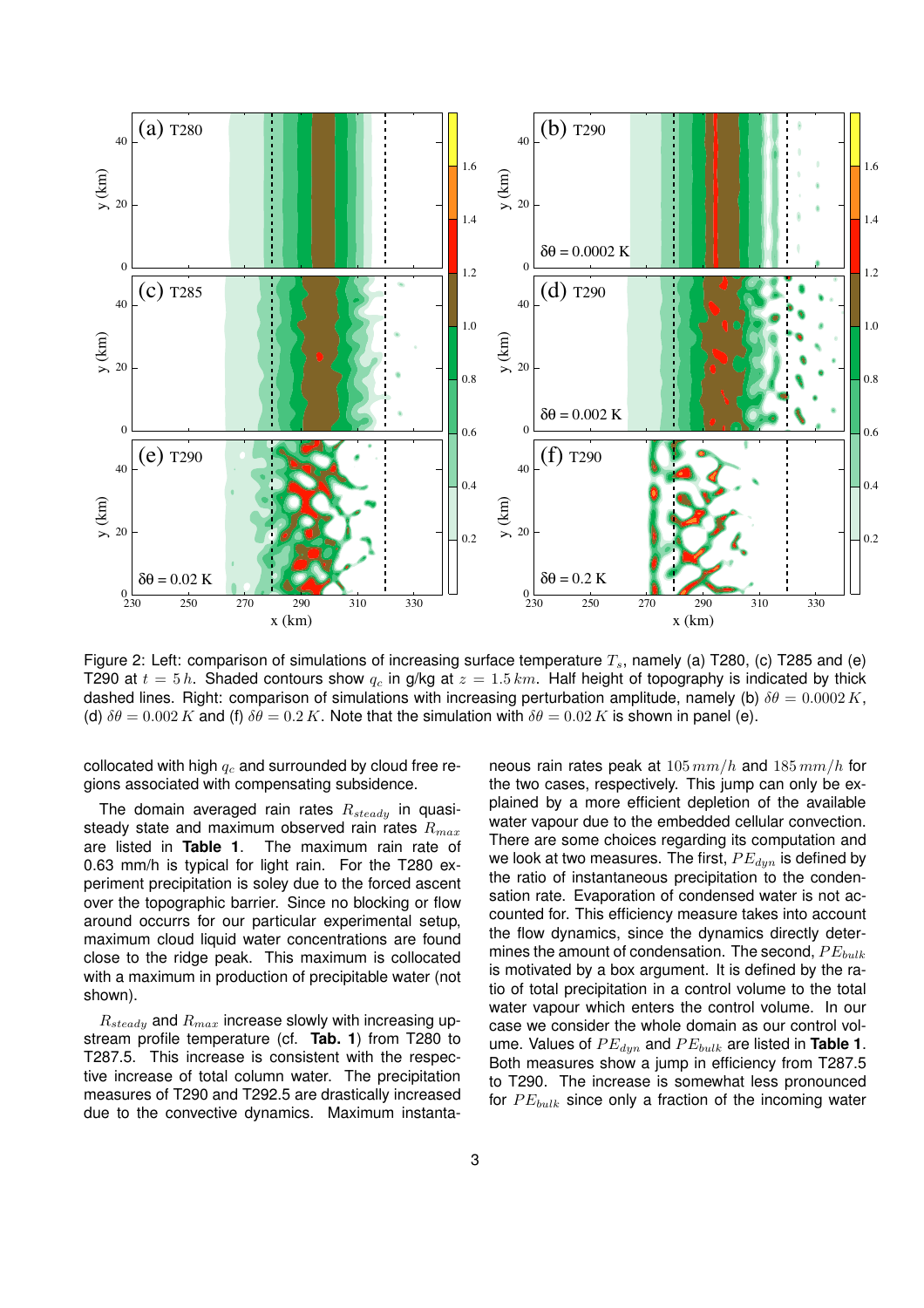Table 1: Various precipitation measures for increasing upstream potential instability: domain averaged rain rate  $R_{steady}$ , maximum rain rate  $R_{max}$ , percentage of condensed water which reaches the ground  $PE_{dun}$ , percentage of inflow moisture which reaches the ground. All quantities are evaluated for the interval  $4 h < t < 5 h$ .

| $T_s$ | $R_{steady}$          | $R_{max}$ | $PE_{dyn}$ | $PE_{bulk}$ |
|-------|-----------------------|-----------|------------|-------------|
| K     | $(10^6 \frac{kq}{s})$ | (mm/h)    | $\%$ .     | $\%$ .      |
| 280   | 0.11                  | 0.63      | 2.9        | $1.0\,$     |
| 282.5 | 0.18                  | 0.99      | 4.1        | $1.3\,$     |
| 285   | 0.25                  | $1.5\,$   | 5.3        | 1.5         |
| 287.5 | 0.34                  | 3.0       | 6.2        | 1.7         |
| 290   | 1.1                   | 105       | 15         | 6.5         |
| 292.5 | 2.3                   | 185       | 16         | 7.8         |

vapour is actually processed by the orographic cloud.

#### **b.** Stability of the flow solution

The precedent results have all been performed with random perturbations introduced into the  $\theta$ -field. We have chosen a maximum norm  $|\delta\theta|_{\infty} = 0.02 K$ . In order to investigate the sensitivity of the flow solution to these perturbations, a series of experiments with  $|\delta\theta|_{\infty} = 0.0002, 0.002, 0.02, 0.2 K$  has been performed for the T290 upstream profile. Results are shown in **Figure 2b,d,e,f**, respectively. The cloud water field at  $t = 5 h$  indicate that convective cells grow soley due to the presence of finite amplitude perturbations in the upstream flow. If the perturbations are switched off the flow solution of all experiements collapse into a quasitwodimensional solution very similar to **Figure 2b**. The location and speed of development of buoyant instabilities is clearly very sensitive to small-scale perturbations. For this particular flow setup, there is not upstream propagation of information from preexisting convective cells to trigger new instabilities. Further experiments (not shown) indicate that this may not be the case for smaller wind speeds and sheared wind profiles.

#### **c.** Small-scale topographic disturbances

Cosma et al. (2002) have performed simulations that suggest that small-scale orography may play a decisive role in forcing the location of precipitation in slightly potentially unstable flows. Their simulations indicate that precipitations bands are generated by horizontal convergence of the wind on the lee-side of small-scale topographic disturbances. Here we repeat the  $T_s = 290 K$ experiement but also introducing a small-scale topographic disturbance (STD) 80 km upstream of the ridge



Figure 3: Upper panel: same figure as **Figure 2e** but with small-scale topographic disturbance. Lower panel: comparison of rainfall acumulation between reference simulation (green) and simulation with small-scale topographic disturbance (red).

top. The STD is of Gaussian shape with a height of 500 m and a half-width of 8 km. **Figure 3a** shows the cloud water content at  $t = 5 h$  and  $z = 1.5 km$ . The location of the STD is indicated by a thick black isoline at its half height. The only difference compared to the simulation depicted in **Figure 2e** is the presence of the STD. Clearly, the STD has a strong impact: Convective updrafts in the lee of the small hill are organized in localized bands instead of a series of convective cells. A simulation without the ridge but just the STD (not shown) reveals that the triggering of the rain bands requires the presence of both the ridge and the STD. The far upstream location of the STD makes a direct dynamical influence unlikely. Irreversible vertical mixing due to convective overturning causes a permanent temperature and moisture anomaly in the lee of the STD. Consistent with the strong sensitivity to upstream perturbations shown above, this slight breaking of the y-symmetry of the airmass impinging on the ridge suffices to strongly modulate the development of convection. **Figure 3b** indicates that rainfall accumulation after five hours is shifted upstream and exhibits a larger amplitude directly above the ridge top. convection.